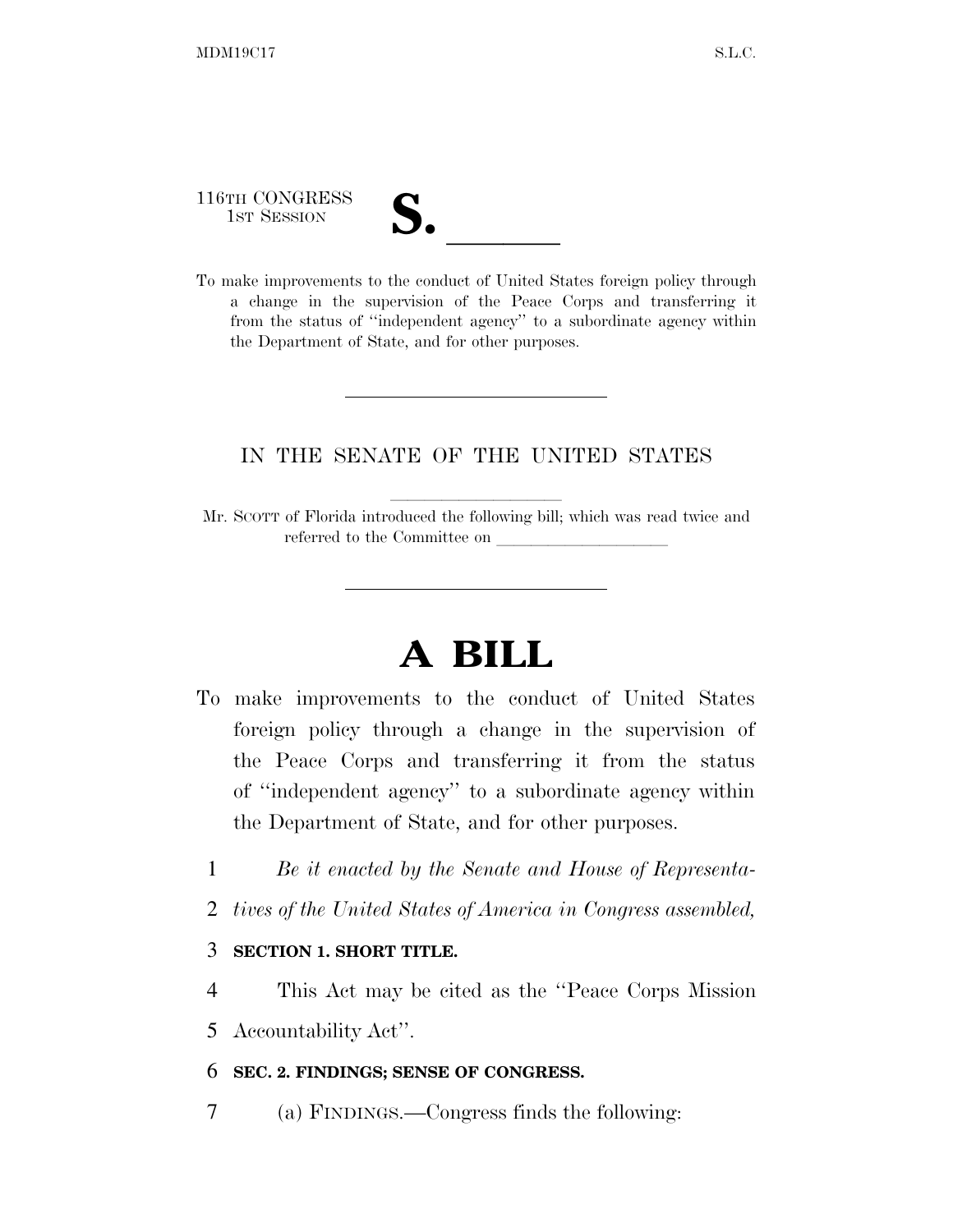(1) According to section 2 of the Peace Corps Act (22 U.S.C. 2501), the Peace Corps, which was established by Congress in 1961, was intended ''to promote world peace and friendship through a Peace Corps, which shall make available to interested coun- tries and areas men and women of the United States qualified for service abroad and willing to serve, under conditions of hardship if necessary, to help the peoples of such countries and areas in meeting their needs for trained manpower, particularly in meeting the basic needs of those living in the poorest areas of such countries, and to help promote a better understanding of the American people on the part of the peoples served and a better understanding of other peoples on the part of the American people.''. (2) The Peace Corps plays a role in imple- menting aspects of United States foreign policy like any taxpayer funded agency of the executive branch involved in foreign policy. (3) The Peace Corps is not an advisory agency, but implements aspects of United States foreign pol- icy through its personnel, particularly volunteers who serve in foreign countries representing the

 United States Government's mission ''to promote world peace and friendship.''.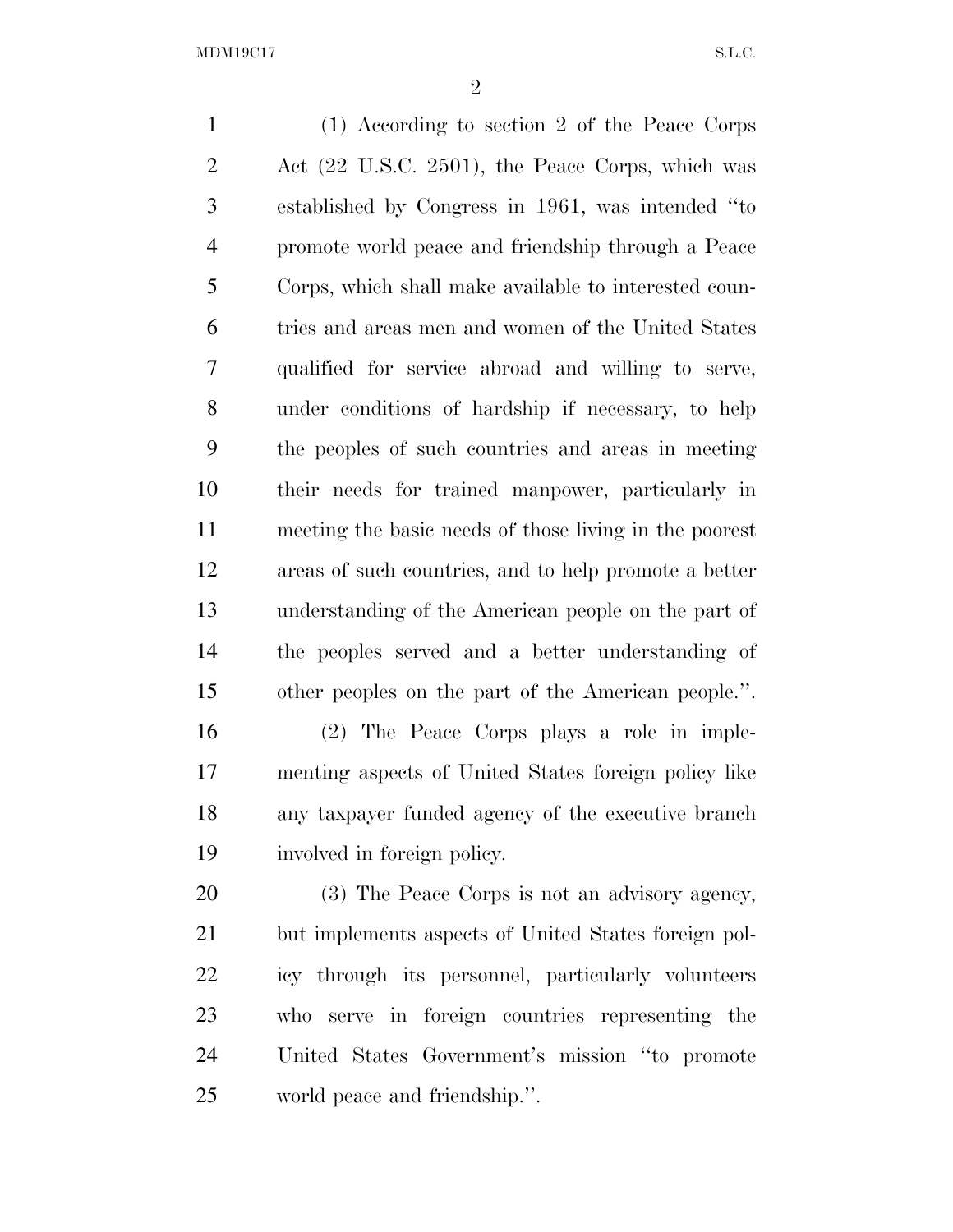MDM19C17 S.L.C.

 (4) Section 2A of the Peace Corps Act (22 U.S.C. 2501–1) transferred the Peace Corps from the ACTION Agency and established it as an inde- pendent agency within the executive branch, begin- ning on December 29, 1981. Since that date, execu- tive orders have required the Director of the Peace Corps to report to the President and have given the Secretary of State authority over and responsibility for Peace Corps activities.

 (b) SENSE OF CONGRESS.—It is the sense of Con-gress that—

 (1) the current position of the Peace Corps as an independent agency in the executive branch charged with implementing aspects of United States foreign policy, while being subject to the Secretary of State's ''continuous supervision and general direc- tion of the programs . . . to the end that such pro- grams are effectively integrated both at home and abroad and the foreign policy of the United States is best served'', creates a problem of management detrimental to the foreign policy goals of the United States Government; and

 (2) since determining in which countries the Peace Corps should work and the volunteers' activi-ties in those countries are components of United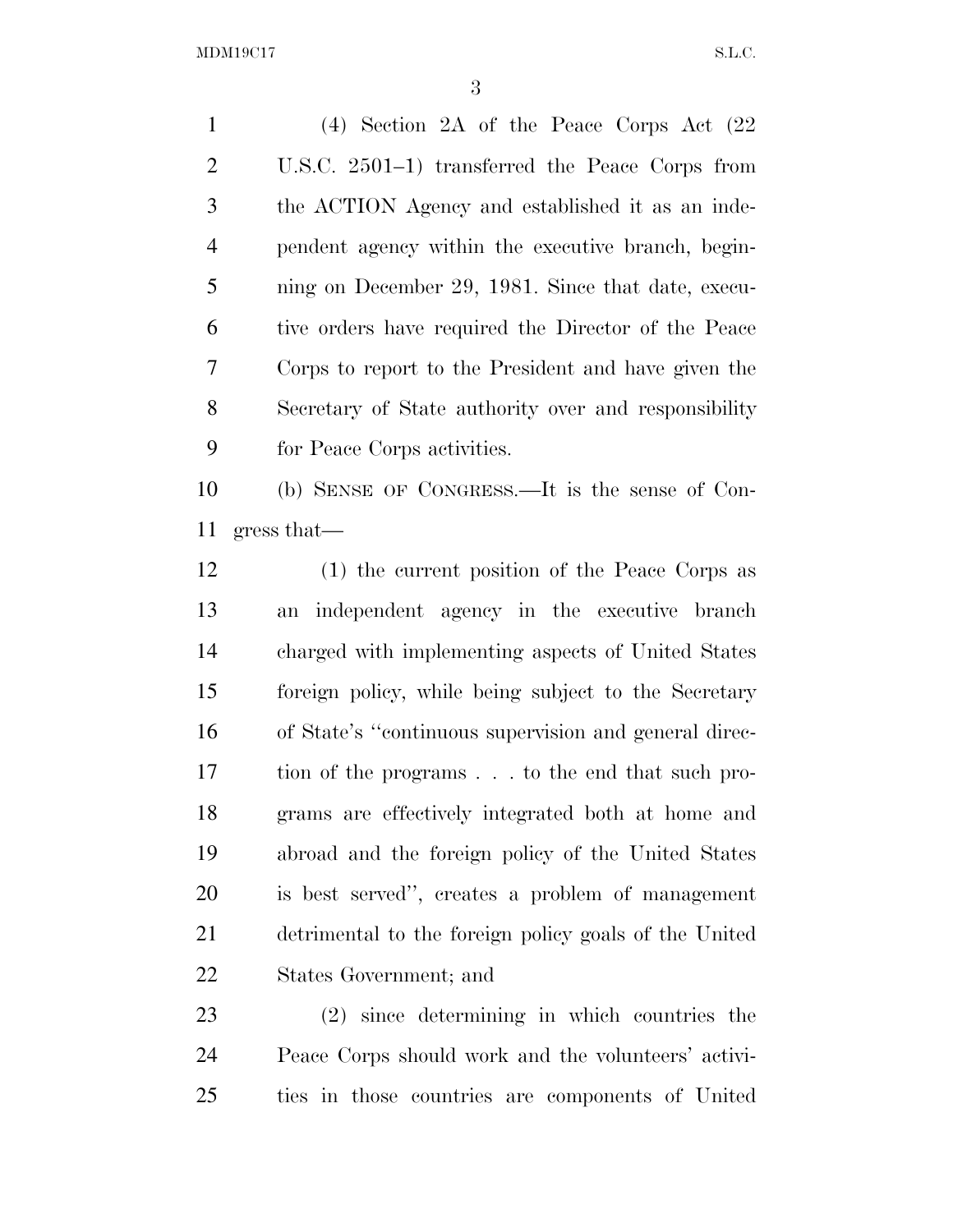| $\mathbf{1}$   | States foreign policy, the Secretary of State, who is            |
|----------------|------------------------------------------------------------------|
| $\overline{2}$ | responsible for implementing United States foreign               |
| 3              | policy, should have direct and clear control over the            |
| $\overline{4}$ | Peace Corps, including the Director of the Peace                 |
| 5              | Corps, in order to coordinate the Peace Corps' work              |
| 6              | with the overall foreign policy goals of the United              |
| 7              | States Government.                                               |
| 8              | SEC. 3. TRANSFER OF PEACE CORPS TO DEPARTMENT OF                 |
| 9              | STATE.                                                           |
| 10             | (a) IN GENERAL.—Section 2A of the Peace Corps                    |
| 11             | Act $(22 \text{ U.S.C. } 2501-1)$ is amended to read as follows: |
| 12             | "SEC. 2A. PEACE CORPS AS SUBORDINATE AGENCY WITHIN               |
|                |                                                                  |
|                | THE DEPARTMENT OF STATE.                                         |
|                | "The Peace Corps shall be a subordinate agency                   |
| 13<br>14<br>15 | within the Department of State.".                                |
| 16             | (b) DIRECTOR.—Section 4 of the Peace Corps Act                   |
|                | $(22 \text{ U.S.C. } 2503)$ is amended—                          |
| 17<br>18       | $(1)$ in subsection (a), by striking "President"                 |
|                | and inserting "Secretary of State";                              |
| 19<br>20       | $(2)$ in subsection $(b)$ —                                      |
| 21             | (A) by striking "The President may exer-                         |
| 22             | cise any functions vested in him by this Act"                    |
| 23             | and inserting "The Secretary of State may                        |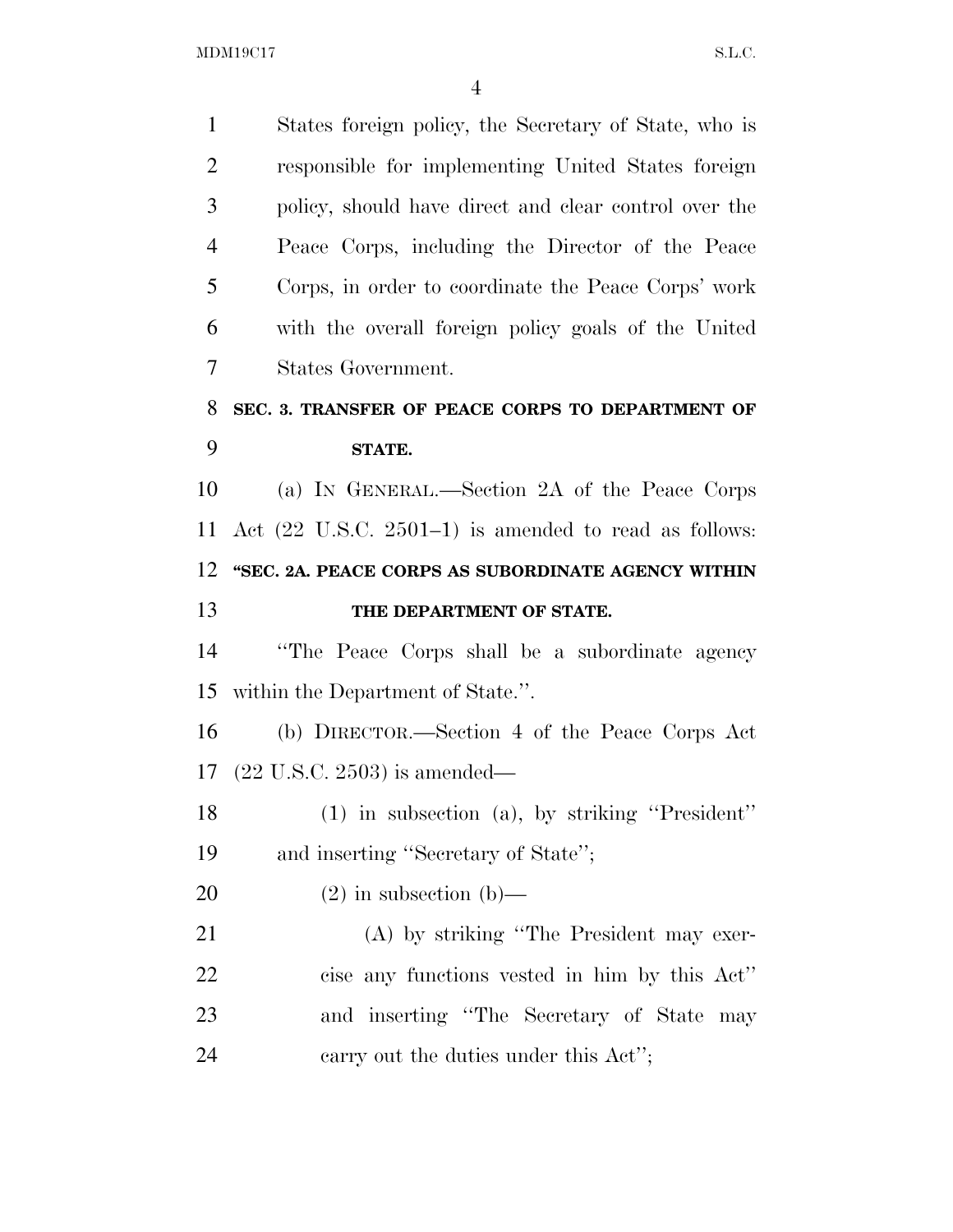| $\mathbf{1}$   | (B) by striking "he" and inserting "the                        |
|----------------|----------------------------------------------------------------|
| $\overline{2}$ | Director";                                                     |
| 3              | (C) by striking "his" and inserting "the                       |
| $\overline{4}$ | Director's"; and                                               |
| 5              | (D) by adding at the end the following:                        |
| 6              | "The Director of the Peace Corps shall report                  |
| 7              | directly to the Secretary of State.";                          |
| 8              | $(3)$ in subsection $(e)$ —                                    |
| 9              | $(A)$ in paragraph $(2)$ , by striking "The                    |
| 10             | President" and inserting "The Secretary of                     |
| 11             | State"; and                                                    |
| 12             | $(B)$ in paragraph $(3)$ , by striking "Under"                 |
| 13             | the direction of the President the Secretary"                  |
| 14             | and inserting "The Secretary".                                 |
| 15             | (c) BUDGET.—The budget of the Peace Corps shall                |
| 16             | be incorporated into the overall budget of the Department      |
| 17             | of State, with the Secretary of State authorized to expend     |
| 18             | amounts appropriated to the Peace Corps.                       |
| 19             | (d) PEACE CORPS PROGRAMS IN CHINA.—Not later                   |
| 20             | than September 30, 2020, the Peace Corps shall terminate       |
| 21             | any Peace Corps programs operating in China.                   |
| 22             | (e) PROHIBITION ON PEACE CORPS OPERATIONS IN                   |
| 23             | CERTAIN COUNTRIES.—The Peace Corps may not operate             |
| 24             | in any country that is hostile to the national security inter- |